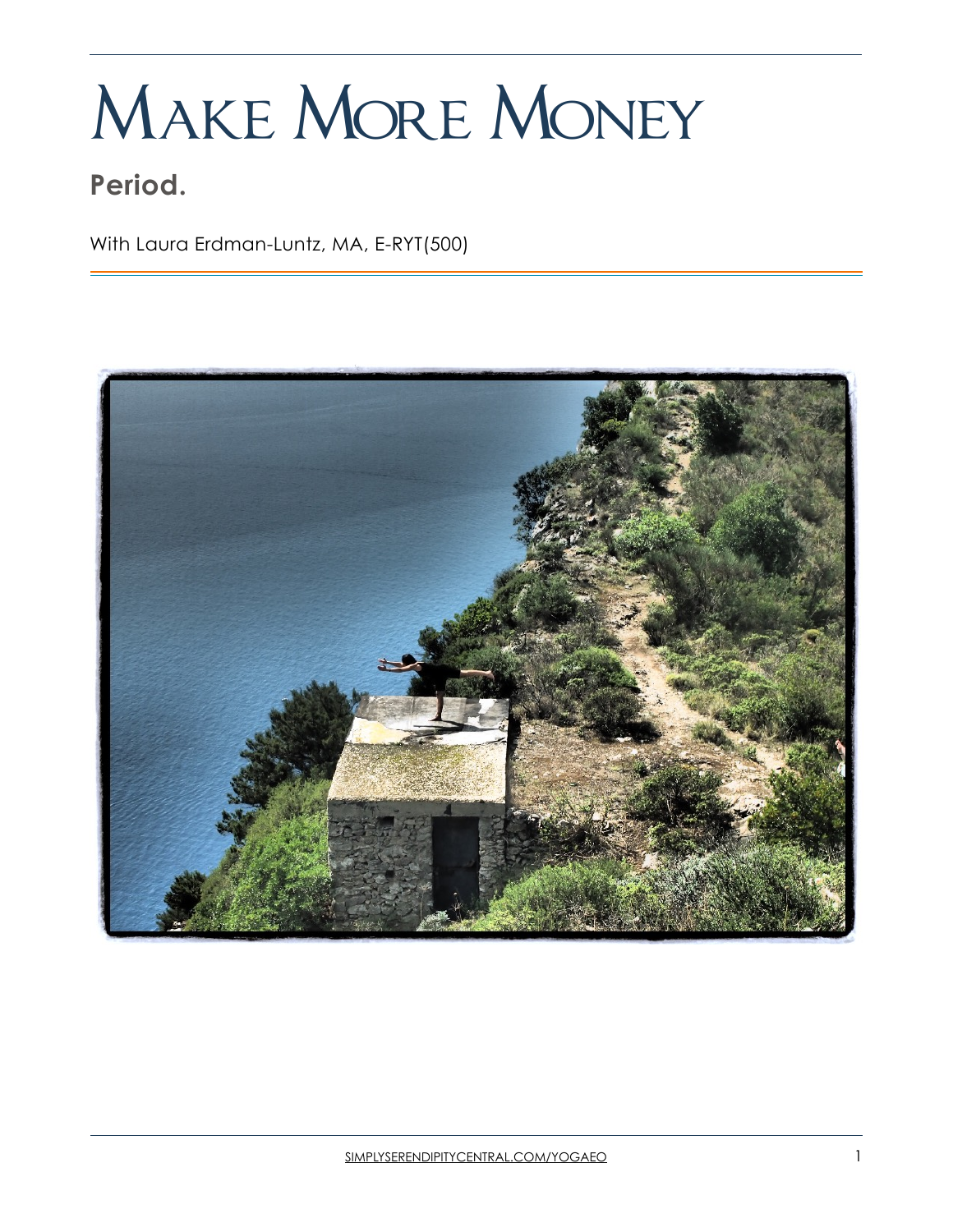## **Copyright Laura Erdman-Luntz 2022. All Rights Reserved.**

## **If you have any questions, please contact me:**

LauraErdmanLuntz.com LauraErdmanLuntz@gmail.com

## **Want to work with me?**

**Want to become one of my business partners? Here's the training you receive:**  [SimplySerendipityCentral.com/Training](http://SimplySerendipityCentral.com/Training)

**Want to learn more about combining essential oils with your yoga practice? IG:** [instagram.com/yoga\\_essentialoils](http://instagram.com/yoga_essentialoils) **FB:** [facebook.com/groups/yogaeogroup](http://facebook.com/groups/yogaeogroup)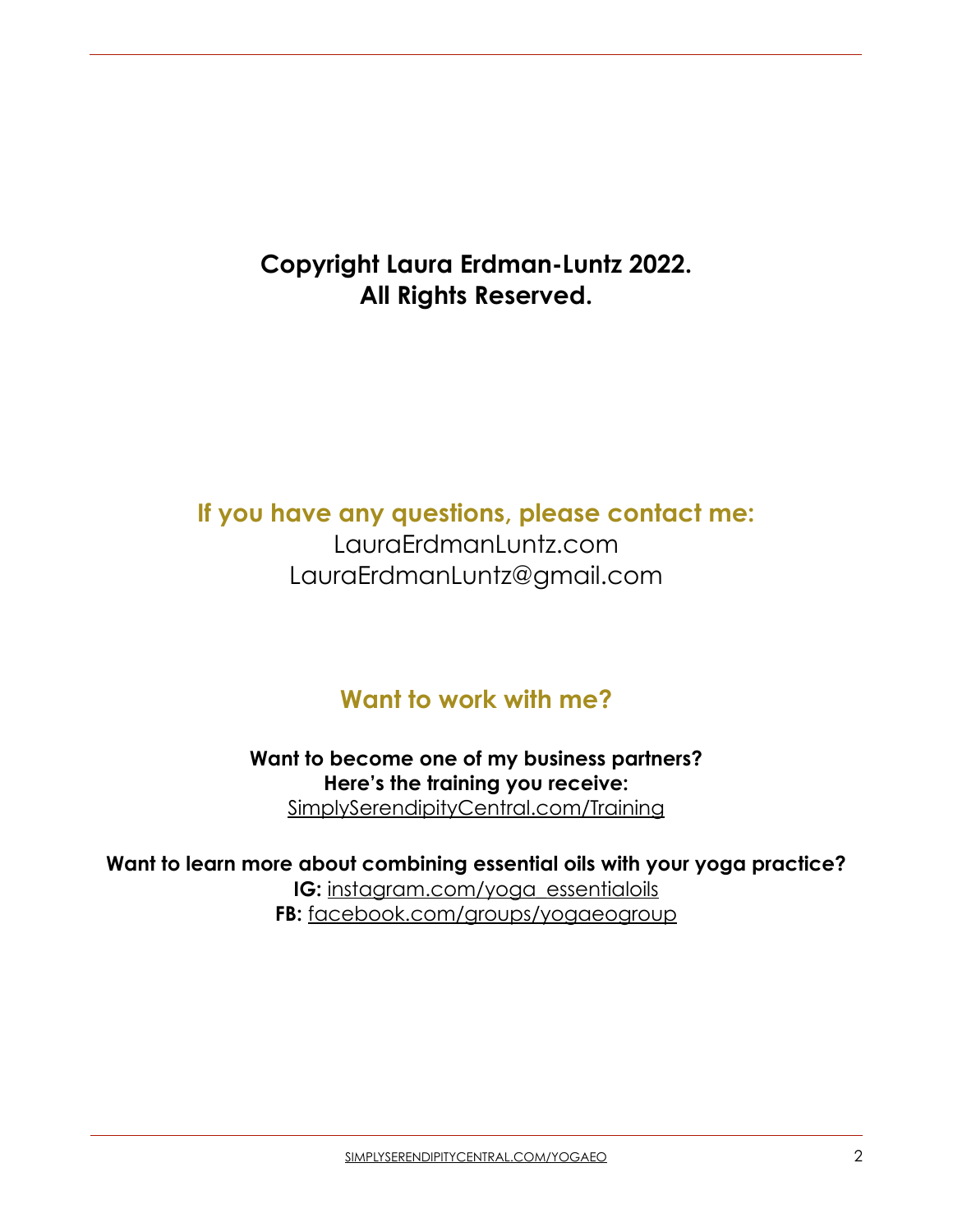Start Thinking…

You will soon discover how passionate I am about this topic. The world will truly be a better place when Yoga Teachers Make More Money. I would also like to see people who *want* Yoga to be their full-time job be able to achieve it! I am a woman on a mission!

#### **Before you come to the webinar, take some time to consider these questions and fill in the table below:**

Sooooo, on that note, I want you to begin to think about a few things. You can check out the video on the welcome page - I talk you through these things! **Find it here:** [SimplySerendipityCentral.com/webinar\\_welcome](http://SimplySerendipityCentral.com/webinar_welcome)

Thought #1

#### **What are your attitudes around money?**

While I share more in the video, these questions will get you started:

- Do you like money?
- Do you enjoy saving money? Spending it?
- Do you think Yoga Teachers should make more money?
- How were you raised to think about money?

Take some time to really think and jot notes down around your attitudes around money.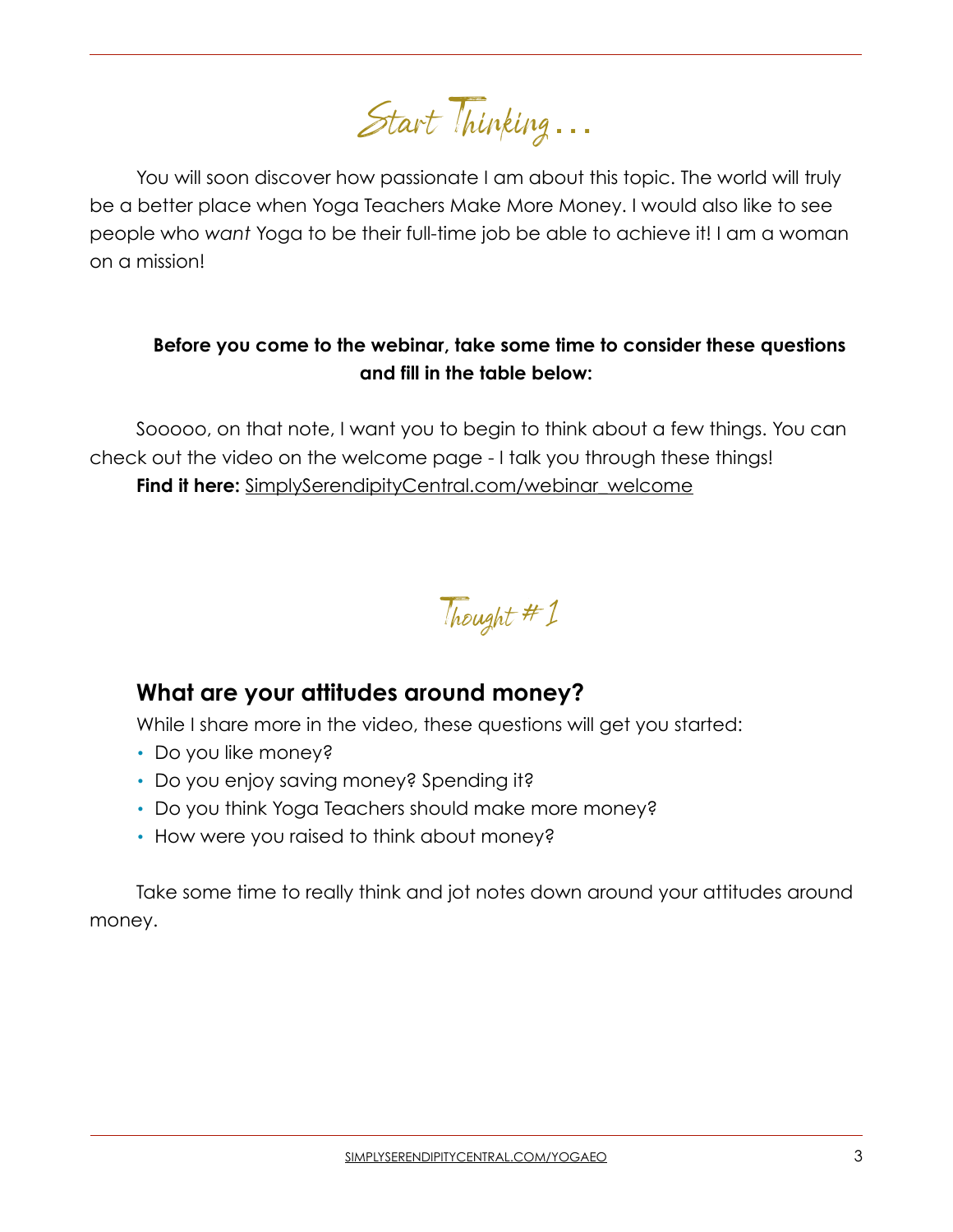Thought #2

#### **Do you know how much you need - and want - to make?**

1. Do you know how much money you need to make to just scrape by? We are talking skeleton budget that keeps a roof over your head and food on your table with no frills.

2. Now, how much is your Dream income? Don't just pull a number out of the air. Take some time (or a few moments if the webinar is about to begin) and think about what that dream income would be and WHY you want it.

3. How much can you make teaching yoga without exhausting yourself physically? How many classes do you want to teach? Actually decide how many classes you want teach as well as the average you make for each class to figure out the amount.

4. What is the difference between your skeleton income number and the amount you discovered in #3?

5. What is the difference between your Dream income and #3?

| SQUEAK BY LIFE            |  |  |
|---------------------------|--|--|
| Skeleton Income (#1):     |  |  |
| Possible Yoga Income (#3) |  |  |
|                           |  |  |
| Difference:               |  |  |

| <b>DREAM LIFE</b>            |  |  |
|------------------------------|--|--|
| <b>Skeleton Income (#1):</b> |  |  |
| Dream Income $(\# 2)$        |  |  |
|                              |  |  |
| Difference:                  |  |  |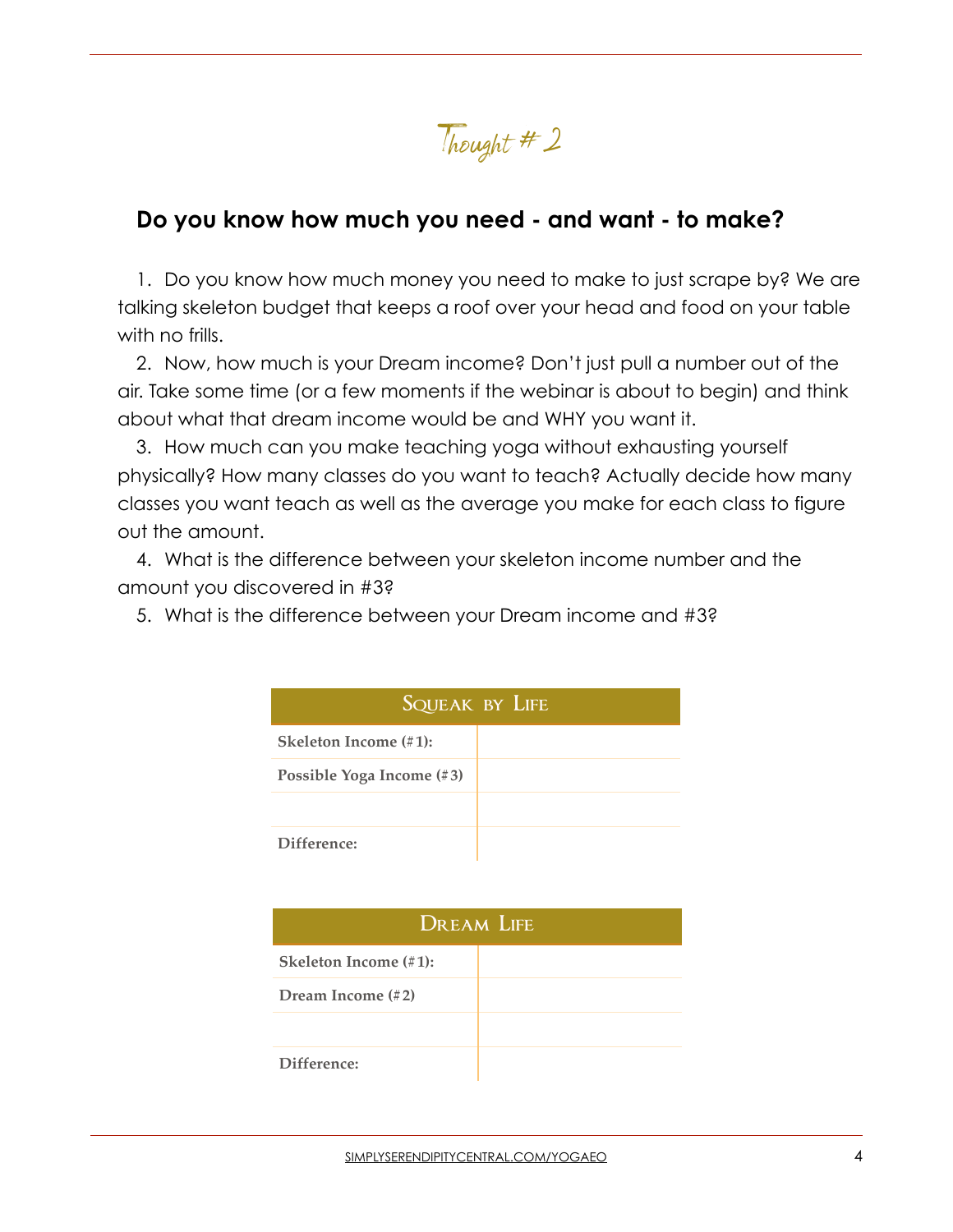How would your life change if you made more money? Are you ready to make your DREAM INCOME?

Thought # 3

#### **Take a moment to really think about each of these statements, feel them, and then check if you agree!**

I would love to make more money teaching yoga!

I have dreamed of making yoga a full-time gig but never thought it was possible…

If am open to new ideas and am willing to experiment.

I am open to the possibility of making a lot of money.

The world will be a better place when

Yoga Teachers make more money.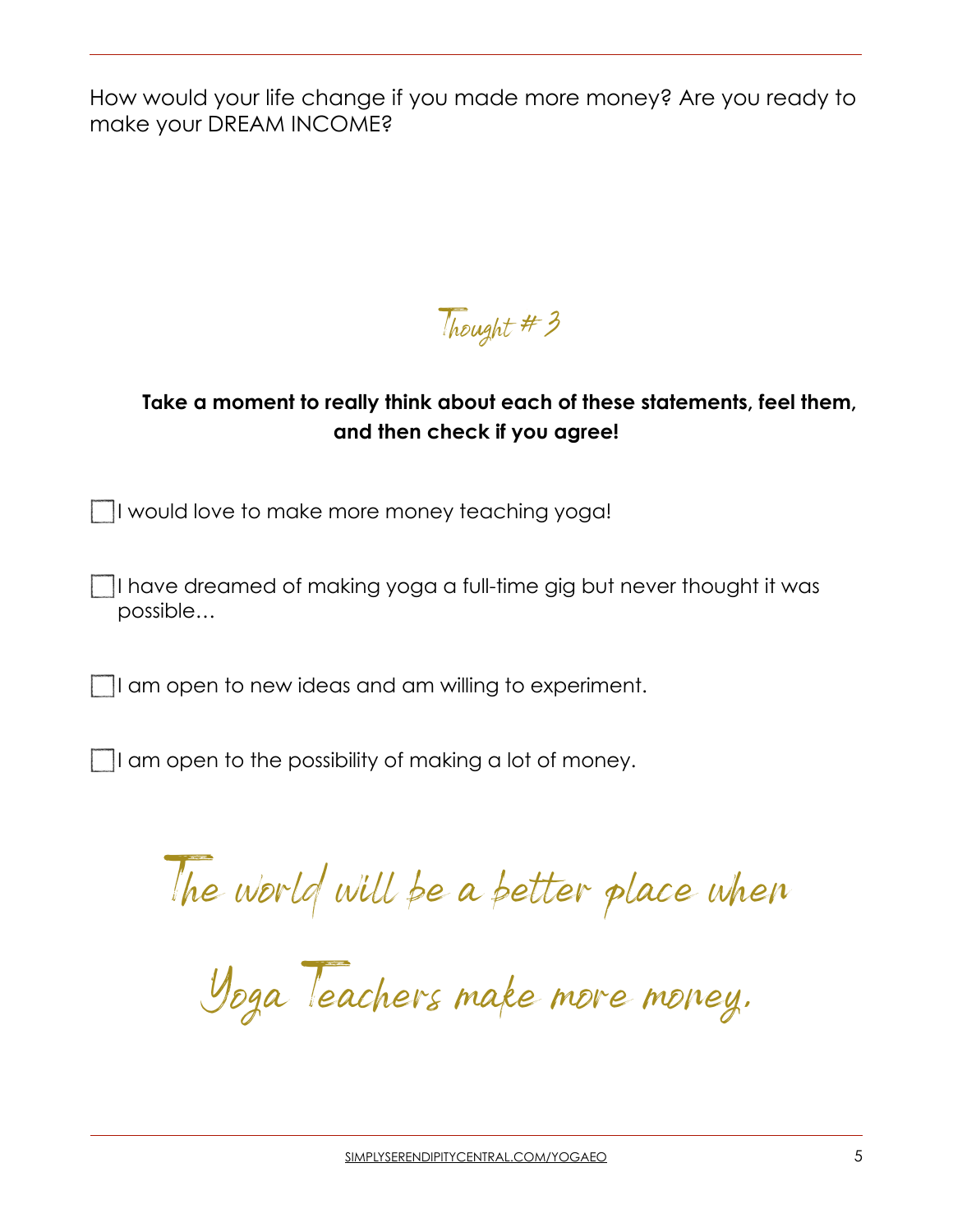Notes from the Webinar

### FILL IN THE BLANK:

#### **The 2 reasons Yoga Teachers need to find more revenue streams:**

1. Exchanging time for money is the worst

\_\_\_\_\_\_\_\_\_\_\_ \_\_\_\_\_\_\_ \_\_\_\_\_\_\_ \_\_\_\_\_\_\_\_\_\_\_\_\_\_.

ever.

2. There is only so much we can make because we are limited by:

#### **4 things the BEST way offers you:**

\_\_\_\_\_\_\_\_\_\_\_\_\_\_\_\_\_\_\_\_\_\_\_\_.

- 1. \_\_\_\_\_\_\_\_ and \_\_\_\_\_\_\_\_\_\_\_\_\_\_\_\_\_\_\_\_\_\_\_.
- 2. Collaboration with a \_\_\_\_\_\_\_\_\_\_ and \_\_\_\_\_\_\_\_\_\_\_\_\_\_\_\_ \_\_\_\_\_\_\_\_\_\_\_\_\_.
- 3. A \_\_\_\_\_\_\_\_\_\_\_ \_\_\_\_\_\_\_\_\_\_\_\_\_ you can follow with \_\_\_\_\_\_\_\_\_\_\_\_\_\_\_\_\_\_ &

4. Ability to help others in a \_\_\_\_\_\_\_\_\_\_\_\_\_\_\_\_\_\_\_\_\_\_\_\_\_\_.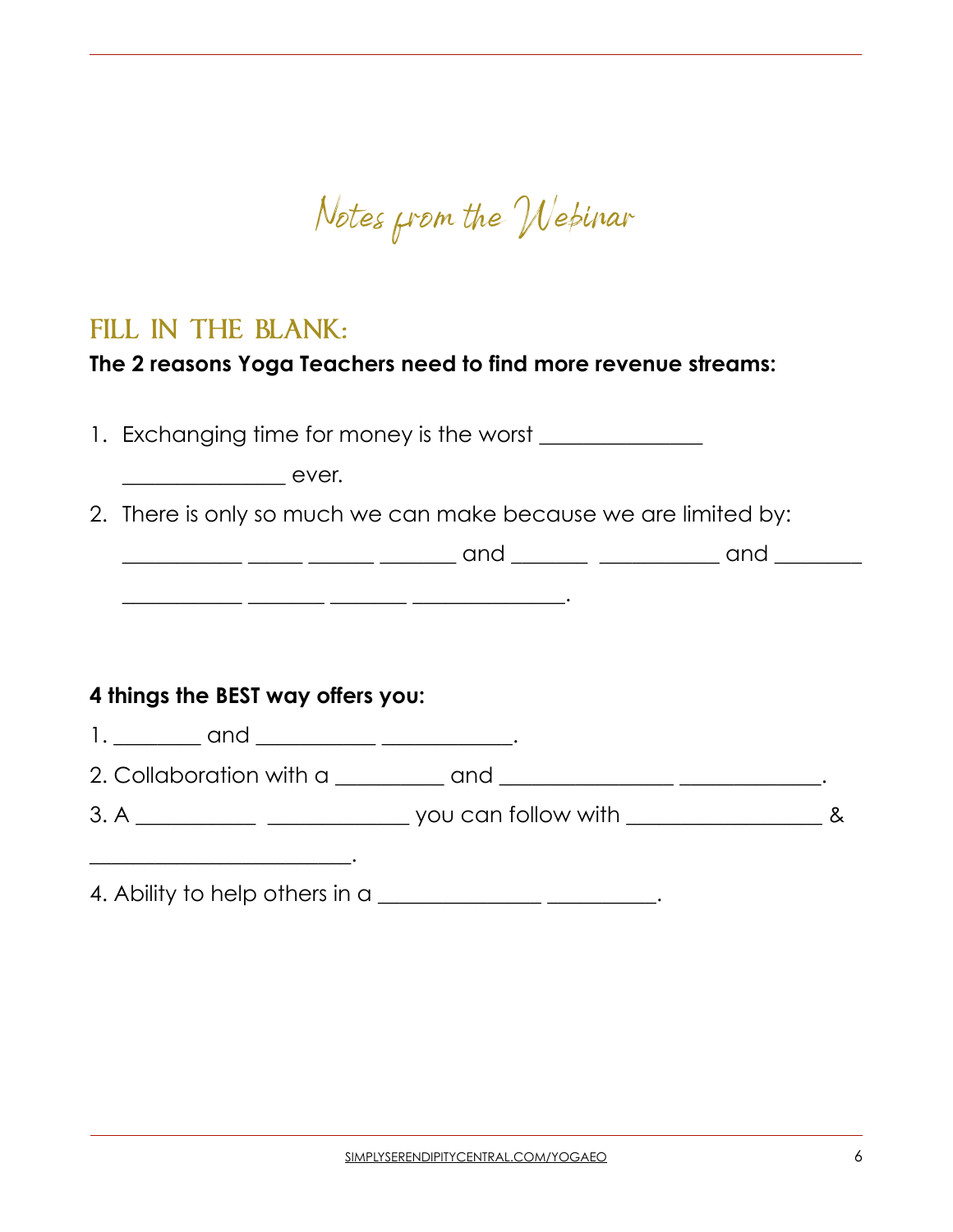**Notes and Questions about the BEST way:**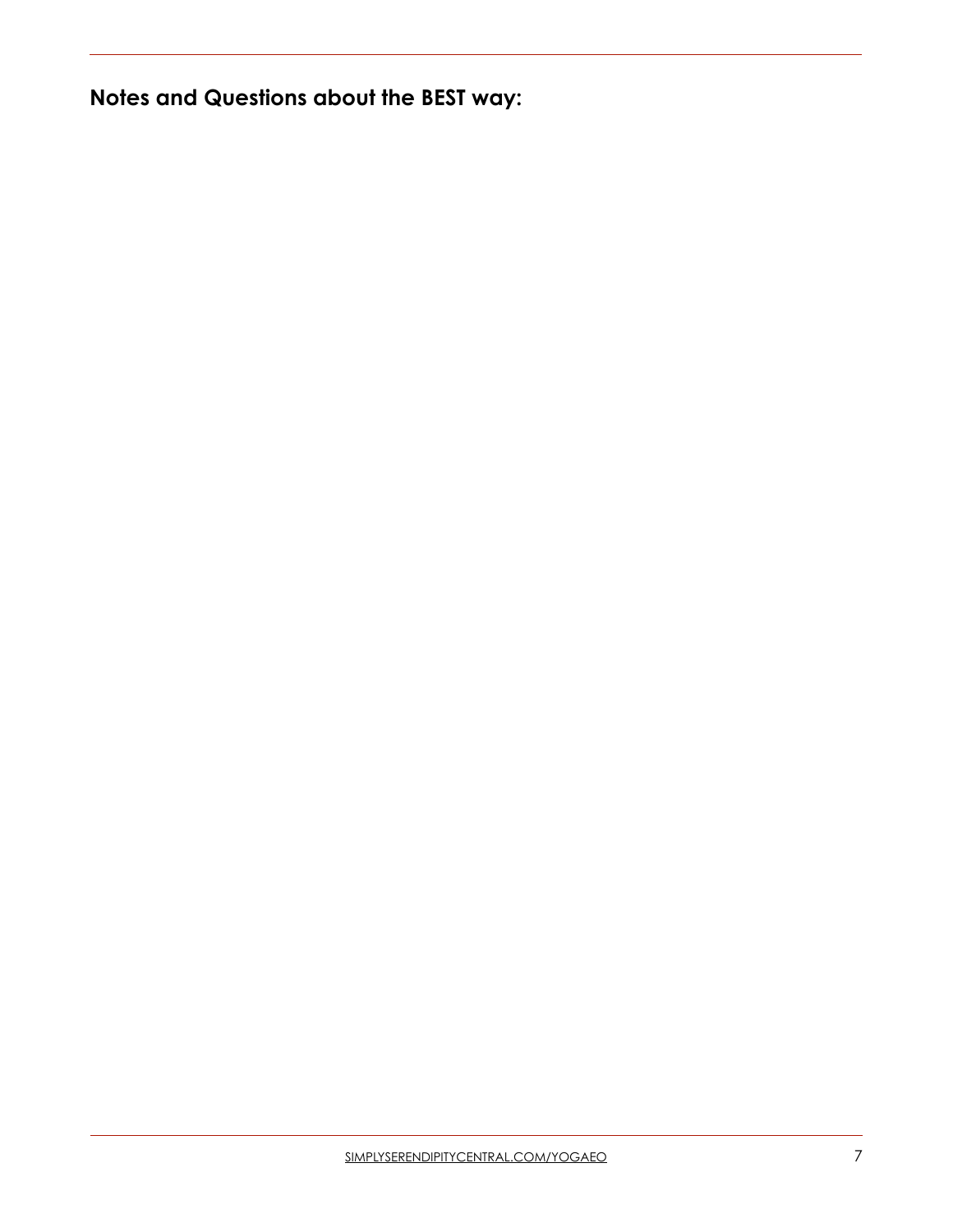

**Here's the training you receive:**  [SimplySerendipityCentral.com/Training](http://SimplySerendipityCentral.com/Training)

#### **Here's info on how to get started:**

<https://tinyurl.com/YTStarterBundle>

Then go back to the person who sent you to the webinar and let them know you are READY!

If that person is me, you can contact me directly if you have questions! I will personally help you.

OR

**You can place an order here:** [https://www.myyl.com/erdmanluntz#build/](https://www.myyl.com/erdmanluntz#build/subscription) [subscription](https://www.myyl.com/erdmanluntz#build/subscription)

I recommend the oil Premium Starter Bundle - it's the best value and gets you a great set of oils for Yoga. And be sure to add the Business Essentials Kit so are all set as a Brand Partner!

## **Follow us online!**

**Want to learn more about combining essential oils with your yoga practice? IG:** [instagram.com/yoga\\_essentialoils](http://instagram.com/yoga_essentialoils) **FB:** [facebook.com/groups/yogaeogroup](http://facebook.com/groups/yogaeogroup)

> **Podcast: Life Coaching Inspiration with MuseLaura**: <https://anchor.fm/muselaura>

> > **Instagram:**

<http://www.instagram.com/muselaura>